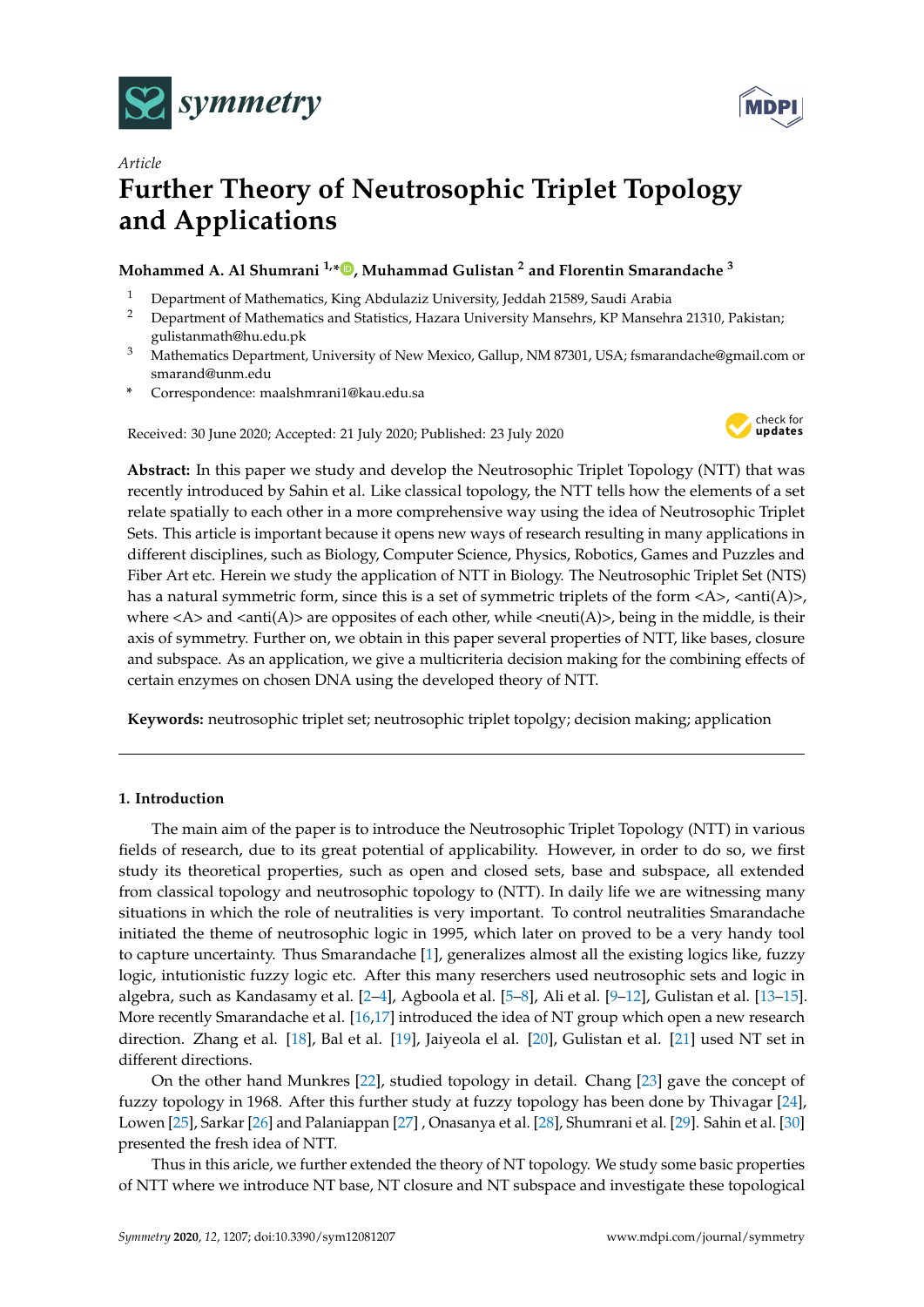notions. Moreover, as an application, we give a multicriteria decision making for the combining effects of certain enzymes on chosen DNA.

#### **2. Preliminaries**

In this section we recall some helpful material from [\[1,](#page-10-0)[16\]](#page-10-9) and for basics of topology we refer the reader [\[22\]](#page-11-2).

**Definition 1.** *[\[1\]](#page-10-0) A neutrosophic set is of the form*

$$
H = \{(\flat, T(\flat), I(\flat), F(\flat)) :: \flat \in U\}
$$

 $$ 

**Definition 2.** [\[16\]](#page-10-9) "Let H be a set together with a binary operation  $\star$ . Then H<sub>T</sub> is called a NT set if for any [ ∈*H, there exist a neutral of "*[*" called neut*([)*, different from the classical algebraic unitary element, and an opposite of "b" called anti*( $\flat$ ), with neut( $\flat$ ) and anti( $\flat$ ) belonging to  $\overline{H}$ , such that:

 $\phi \star \text{neut}(\phi) = \text{neut}(\phi) \star \phi = \phi$ *and*  $\phi \star anti(b) = anti(b) \star b = neutr(b).$ "

# **3. Neutrosophic Triplet Topology (NTT)**

In this section, we study NTT in detail.

**Definition 3.** [\[30\]](#page-11-10) Let  $H_T$  be a NT set and let  $H_T$  be a non-empty subset of  $\mathcal{P}(H_T)$ . If  $H_T$  satisfy the *following conditions:*

- $\oslash$ *, H<sub>T</sub> in H<sub>τ</sub>*,
- *The intersection of a finite number of sets in H<sup>τ</sup> is also in Hτ,*
- *The union of an arbitrary number of sets in*  $H<sub>\tau</sub>$  *is also in*  $H<sub>\tau</sub>$ *.*

*then*  $H<sub>\tau</sub>$  *is called a NTT.* 

**Remark 1.** *The pair* ( $H_T$ ,  $H_T$ ) *is called a NT topological space. The elements of*  $H_T$  *which are subsets of*  $H_T$  *are called NT open sets of NT topological space (HT,Hτ).*

**Example 1.** Let  $H_T$  be a NT set of H and  $H_T = \{ \emptyset, H_T \}$ . Then  $H_T$  is a topology for  $H_T$  and it is called the NT *trivial (or indiscrete) topology.*

**Example 2.** Let  $H_T$  be a NT set of H and  $H_T = P(H_T)$ . Then  $\tau$  is a topology for  $H_T$  and it is called the NT *discrete topology.*

**Example 3.** Let  $H_T$  be a NT set and  $H_T$  be the collection of  $\emptyset$  and those subsets of  $H_T$  whose complements are *finite. Then H<sup>τ</sup> is called the neutrosophic triplet cofinite topology.*

<span id="page-1-0"></span>**Example 4.** Let  $H = \{b_1, b_2, b_3\}$  with the binary operation defined by the following table

| $\ast$  | $\mathsf{p}_1$ | $D_2$ | Þ3 |
|---------|----------------|-------|----|
| D1      | Þ3             | $D_2$ | D1 |
| $D_2$   | D2             | $D_2$ | Þз |
| $\nu_3$ | P <sub>1</sub> | D3    | D2 |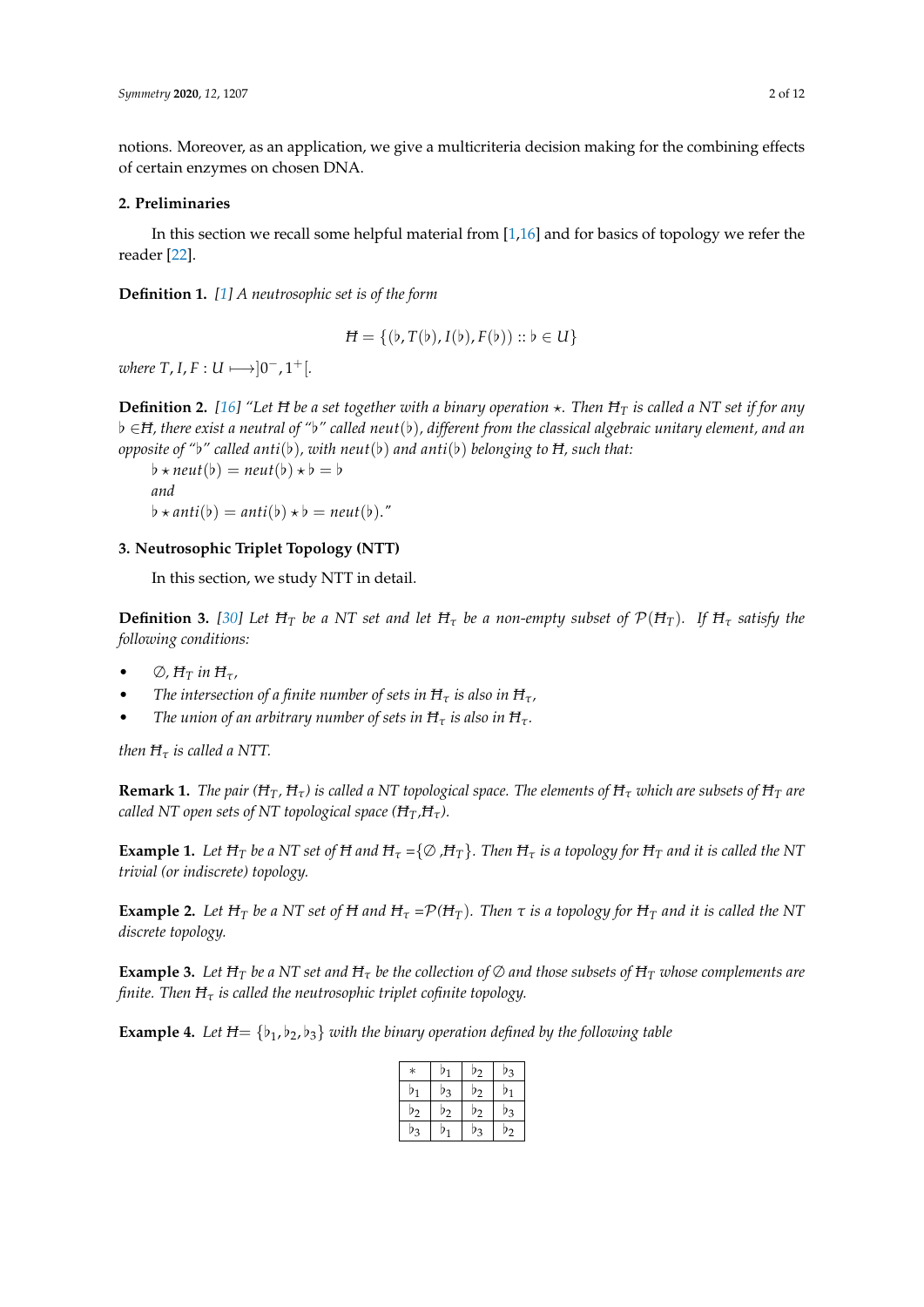*Then*  $(b_1,b_3,b_1)$ ,  $(b_2,b_2,b_2)$  *and*  $(b_3,b_2,b_3)$  *are neutrosophic triplets of H. Let H<sub><i>T*</sub>  $\{(b_1,b_3,b_1), (b_2,b_2,b_2), (b_3,b_2,b_3)\}\$ be the set of triplets of H. Then

$$
\mathcal{P}(H_T) = \{ \emptyset, \{ (b_1, b_3, b_1) \}, \{ (b_2, b_2, b_2) \}, \{ (b_3, b_2, b_3) \}, \{ (b_1, b_3, b_1), (b_2, b_2, b_2) \}, \{ (b_2, b_2, b_2), (b_3, b_2, b_3) \}, \{ (b_1, b_3, b_1), (b_3, b_2, b_3) \}, H_T \}.
$$

*Consider the following subsets*

$$
H_{\tau1} = \{ \emptyset, \{ (b_1, b_3, b_1) \}, H_T \},
$$
  
\n
$$
H_{\tau2} = \{ \emptyset, \{ (b_1, b_3, b_1) \}, \{ (b_2, b_2, b_2) \}, H_T \},
$$
  
\n
$$
H_{\tau3} = \{ \emptyset, \{ (b_3, b_2, b_3) \}, \{ (b_1, b_3, b_1) \}, \{ (b_3, b_2, b_3), (b_1, b_3, b_1) \}, H_T \}
$$

*then*  $H_{\tau1}$  *and*  $H_{\tau3}$  *are* NT topologies while  $H_{\tau2}$  *is not* NTT.

**Definition 4.** *Let* ( $H_T$ , $H_{\tau}$ ) be a topological space. A subset  $F \subseteq H_T$  is said to be NT closed if and only if its *complement*  $H_T \setminus F$  *is NT open.* 

**Example 5.** Let  $H_T = \{(\mathfrak{b}_1, \mathfrak{b}_3, \mathfrak{b}_1), (\mathfrak{b}_2, \mathfrak{b}_2, \mathfrak{b}_2), (\mathfrak{b}_3, \mathfrak{b}_2, \mathfrak{b}_3)\}$  be as in Example [4](#page-1-0) with the NTT  $H_T =$  $\{\emptyset, H_T, \{(b_3,b_2,b_3)\}, \{(b_1,b_3,b_1)\}, \{(b_3,b_2,b_3), (b_1,b_3,b_1)\}\}.$  *Then the NT closed subsets of*  $H_T$  *are* 

$$
H_T, \varnothing, \{(b_1, b_3, b_1), (b_2, b_2, b_2)\}, \{(b_2, b_2, b_2), (b_3, b_2, b_3)\}, \{(b_2, b_2, b_2)\}.
$$

**Remark 2.** *The NT closed sets of a NT topological space*  $(H_T, H_T)$  *has the following properties,* 

- 1.  $\oslash$ ,  $H_T$  are NT closed.
- *2. Finite union of NT closed sets is NT closed set.*
- *3. The arbitrary intersection of NT closed sets is a NT closed set.*

**Definition 5.** *Two NT topologies*  $H_{\tau1}$  *and*  $H_{\tau2}$  *of the NT set*  $H_T$  *are said to be comparable if*  $H_{\tau1} \subset H_{\tau2}$  *or*  $H_{\tau2}$  $\subset H_{\tau 1}$ . Further  $H_{\tau 1}$  and  $H_{\tau 2}$  are said to be equal if  $H_{\tau 1} \subset H_{\tau 2}$  and  $H_{\tau 2} \subset H_{\tau 1}$ . If  $H_{\tau 1} \subset H_{\tau 2}$  holds, then we *say that*  $H_{\tau2}$  *is finer than*  $H_{\tau1}$  *and*  $H_{\tau1}$  *is coarser than*  $H_{\tau2}$ *.* 

**Example 6.** Let  $H_T$  be a NT set having more than one element as a triplet element then any topology on  $H_T$  is *finer than the NT indiscrete topology on*  $H_T$  *and coarser than the NT discrete topology on*  $H_T$ .

The intersection of two NT topologies is always a NTT while the union of two NT topologies is not in general a NTT as shown in the following example.

**Example 7.** Let  $H_T = \{(b_1, b_3, b_1), (b_2, b_2, b_2), (b_3, b_2, b_3)\}$  *be as in Example [4.](#page-1-0) Consider the two NT topologies* 

$$
H_{\tau 1} = \{ \emptyset, \{ (b_1, b_3, b_1) \}, H_T \}
$$
  

$$
H_{\tau 2} = \{ \emptyset, \{ (b_2, b_2, b_2) \}, H_T \}.
$$

*Then*

$$
H_{\tau 1} \cup H_{\tau} = \{ \emptyset, \{ (b_1, b_3, b_1) \}, \{ (b_2, b_2, b_2) \}, H_T \}
$$

*is not a NTT.*

**Example 8.** Let  $(H_T, H_T)$  be a NT topological space. If for some  $(b_1, b_2, b_3) \in H_T$  and  $M \in H_T$ , we have  $(b_1,b_2,b_3) \in M$ , we say that M is a neighborhood of  $(b_1,b_2,b_3)$ . A set  $L \subseteq H_T$  is open if and only if for each  $(b_1, b_2, b_3) \in L$  there exists a neighborhood  $M_{(b_1, b_2, b_3)}$  of  $(b_1, b_2, b_3)$  contained in L.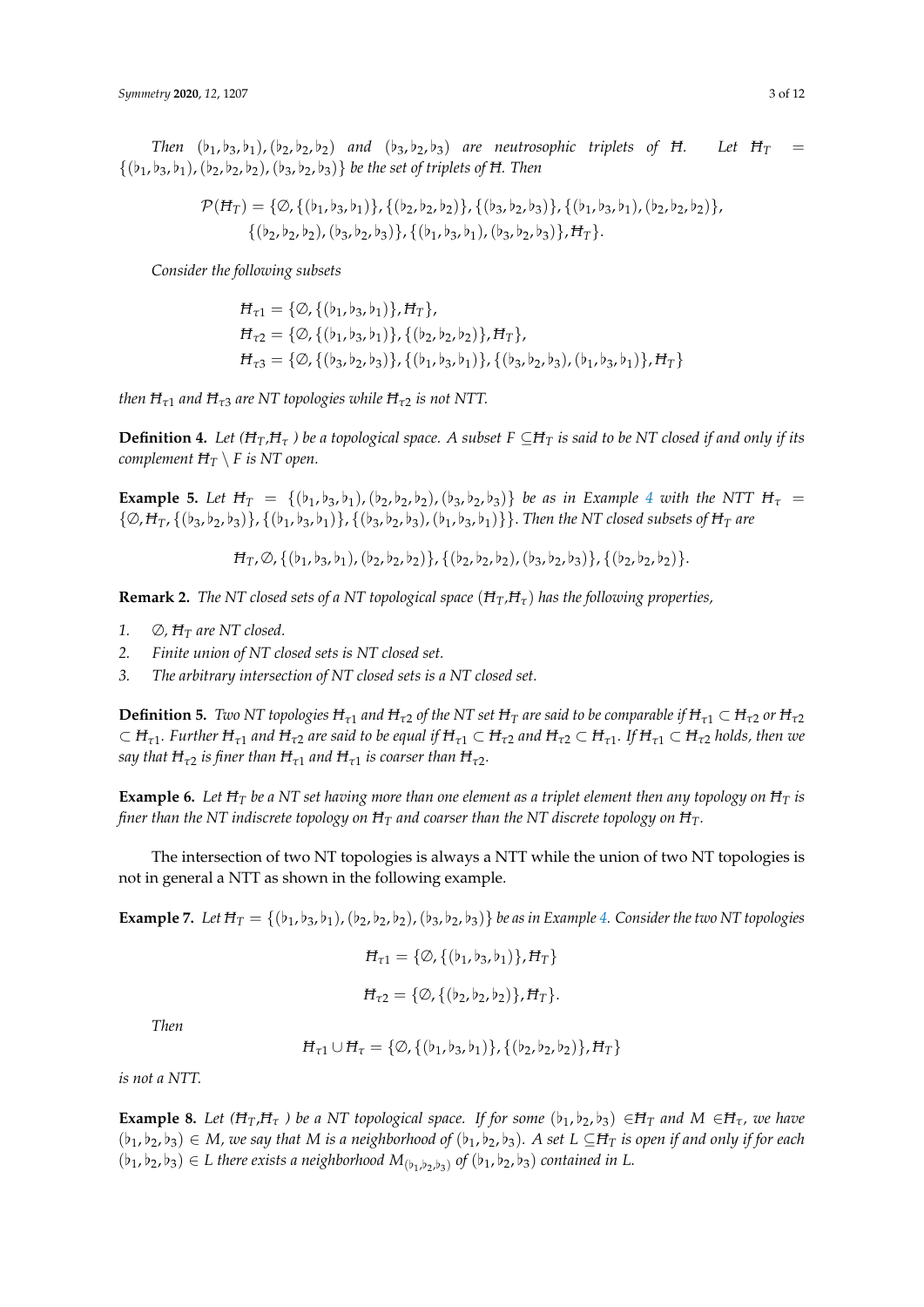**Example 9.** *Let*  $H_T = \{(b_1, b_3, b_1), (b_2, b_2, b_2), (b_3, b_2, b_3)\}$  *be as in Example [4.](#page-1-0) Consider the following NTT* 

$$
H_{\tau 1} = \{ \emptyset, \{ (b_1, b_3, b_1) \}, H_T \}
$$

*Note that the NT* ( $\flat_1$ ,  $\flat_3$ ,  $\flat_1$ ) *has two neighborhoods, namely* {( $\flat_1$ ,  $\flat_3$ ,  $\flat_1$ )} *and*  $H_T$  *while*  $H_T$  *is the only neighborhood for both*  $(b_2, b_2, b_2)$  *and*  $(b_3, b_2, b_3)$ *.* 

# **4. Neutrosophic Triplet Bases of Neutrosophic Triplet Topology (NTT)**

In this section, we define and study bases of a NTT for generating NT topologies.

**Definition 6.** *Let* ( $H_T$ , $H_{\tau}$ ) *be a NT topological space. A family*  $H(\beta) \subset H_{\tau}$  *is called a NT basis (or NT base) for H<sup>τ</sup> if each NT open subset of H<sup>T</sup> is the union of members of H*(*β*)*. The members of H*(*β*) *are called basis open sets of the topology Hτ*.

**Example 10.** *Let H<sup>T</sup> be any NT set. Then the collection of all NT subsets of H<sup>T</sup> is a basis for the NT discrete topology on HT.*

**Example 11.** Let  $H_T = \{(b_1,b_3,b_1), (b_2,b_2,b_2), (b_3,b_2,b_3)\}$  *be as in Example* [4](#page-1-0) *with the NTT* 

$$
H_{\tau} = \{ \emptyset, \{ (b_3, b_2, b_3) \}, \{ (b_1, b_3, b_1) \}, \{ (b_3, b_2, b_3), (b_1, b_3, b_1) \}, H_{\tau} \}.
$$

*Then*  $H(\beta) = \{ \{ (b_3, b_2, b_3) \}, \{ (b_1, b_3, b_1) \}, H_T \}$  *is a NT basis for*  $(H_T, H_T)$ *.* 

<span id="page-3-0"></span>**Theorem 1.** Let  $(H_T, H_\tau)$  be a NT topological space. A family

*H* (*β*)  $\subseteq$  *H<sub>τ</sub>* 

*is a NT basis for H<sup>τ</sup> if and only if, for each*

 $H(O) \in H_{\tau}$ 

 $(b_o, b_o, b_o) \in H(O)$ ,

*and*

*there is a*

*such that*

$$
(\flat_o, \flat_o, \flat_o) \in H(\Im) \subseteq H(O).
$$

 $H(\Im) \in H(\beta)$ 

**Proof.** Suppose that  $H(\beta)$  is a NT base for NTT  $\tau$ . By definition each  $H(O) \in H_{\tau}$  is a union of members of H*τ*. Let

$$
H(O) = \cup \{H(\Im_{\alpha}) : H(\Im_{\alpha}) \in H(\beta)\}.
$$

If  $(b_0, b_0, b_0)$  is an arbitrary NT point of H(O), then  $(b_0, b_0, b_0)$  belongs to at least one H( $\Im_{\alpha}$ ) in the union

$$
\cup_{\alpha} H(\Im_{\alpha})=H(O)\,.
$$

Hence

$$
(\flat_o, \flat_o, \flat_o) \in H(\Im_{\alpha}) \subseteq \cup_{\alpha} H(\Im_{2\alpha}) = H(O).
$$

Thus

$$
(\flat_o, \flat_o, \flat_o) \in \mathbf{H}(\Im_{\alpha}) \subseteq \mathbf{H}(O).
$$

Conversly, suppose that for each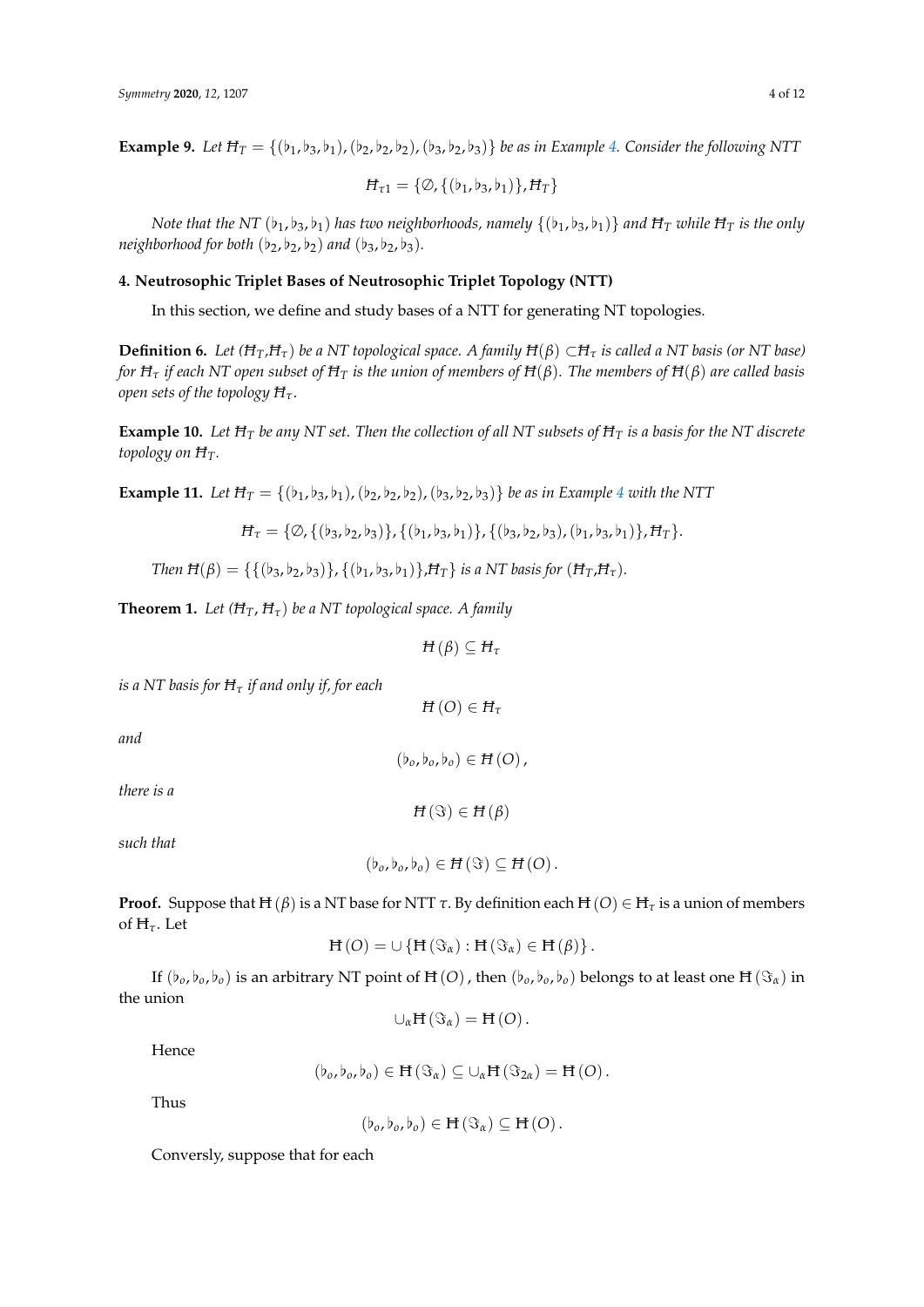$$
(\flat_o, \flat_o, \flat_o) \in \mathbf{H}(O)
$$

there is a

$$
H\left(\mathfrak{I}_{\left(b_o,b_o,b_o\right)}\right)\in H\left(\beta\right)
$$

such that

$$
(\flat_o, \flat_o, \flat_o) \in \mathbf{H}\left(\mathfrak{S}_{(\flat_o, \flat_o, \flat_o)}\right) \subseteq \mathbf{H}(O).
$$

Thus

$$
\begin{array}{rcl}\n\mathbf{H}(O) & = & \cup \left\{ \left\{ (b_o, b_o, b_o) \right\} : (b_o, b_o, b_o) \in \mathbf{H}(O) \right\} \\
& \subseteq & \cup \left\{ \mathbf{H} \left( \mathfrak{F}_{(b_o, b_o, b_o)} \right) : (b_o, b_o, b_o) \in \mathbf{H}(O) \right\} \subseteq \mathbf{H}(O).\n\end{array}
$$

Therefore

$$
\mathsf{H}\left(O\right)=\cup\left\{\mathsf{H}\left(\Im_{\left(b_o,b_o,b_o\right)}\right):\left(b_o,b_o,b_o\right)\in\mathsf{H}\left(O\right)\right\}.
$$

Thus H(*O*) is a union of members of H( $\beta$ ) and therefore H( $\beta$ ) is a NT bases for  $\tau$ .  $\Box$ 

**Theorem 2.** *A family H*(*β*) *of NT subsets of a neutrosophic triplet set(NTS) H<sup>T</sup> is a NT bases for some NTT on H<sup>T</sup> if and only if the following conditions are satisfied:*

*(1) Each*  $(b_o, b_o, b_o)$  *in*  $H_T$  *is contained in some* 

$$
H(\Im) \in H(\beta)
$$

*i.e.,*

$$
H_T = \cup \{H(\Im) : H(\Im) \in H(\beta)\}.
$$

*(2) For any*  $H(\Im_1)$ *,* $H(\Im_2)$  *belonging to*  $H(\beta)$  *the intersection* 

 $H(\Im_1) \cap H(\Im_2)$ 

*is a union of members of H*(*β*). *Equivalently, for each*

$$
(\flat_o, \flat_o, \flat_o) \in H(\Im_1) \cap H(\Im_2)
$$

*there exist a*

$$
H(\Im_3)\in H(\beta)
$$

*such that*

$$
(\flat_o, \flat_o, \flat_o) \in H(\Im_3) \subseteq H(\Im_1) \cap H(\Im_2).
$$

**Proof.** Suppose that a family  $H(\beta)$  of a NT subsets of NT set  $H_T$  is a NT basis for some NTT on  $H_T$ . Since  $H_T \in H_\tau$  (is open), then by definition of NT basis,  $H_T$  can be written as union of members of  $H(\beta)$ . Now let  $H(\Im_1)$ ,  $H(\Im_2)$  be members of  $H(\beta)$ . Then  $H(\Im_1)$ ,  $H(\Im_2)$  are NT sets and so is  $H(\Im_1) \cap H(\Im_2)$ . By Theorem [1,](#page-3-0) for each

$$
(\flat_o, \flat_o, \flat_o) \in H(\Im_1) \cap H(\Im_2)
$$

there is a

$$
H\left(\Im_3\right)\in H\left(\beta\right)
$$

such that

$$
(\flat_o,\flat_o,\flat_o)\in H(\Im_3)\subseteq H(\Im_1)\cap H(\Im_2)\,.
$$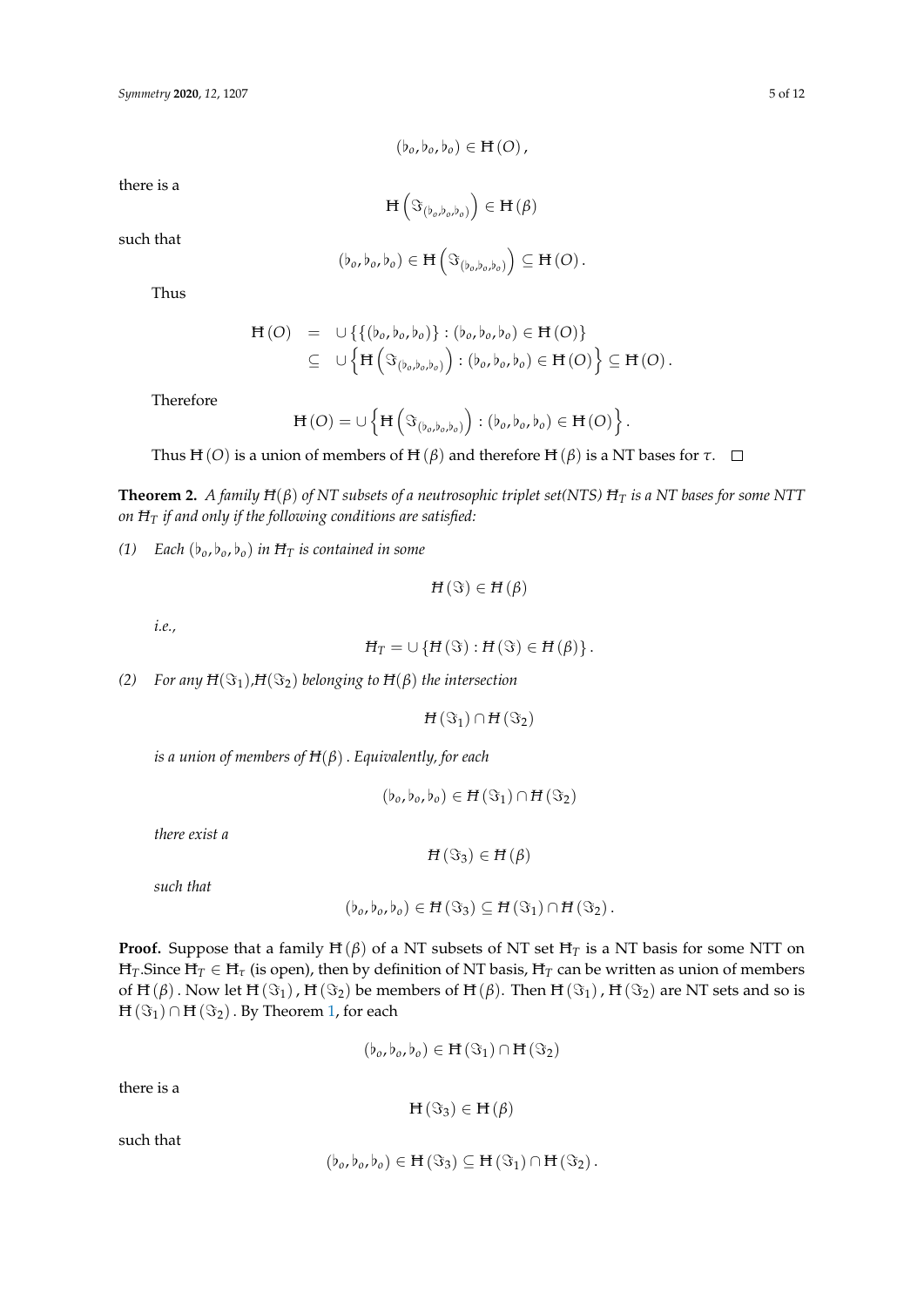Conversly, Suppose that both conditions (1) and (2) hold. Let  $H<sub>\tau</sub>$  be the family of NT subsets of H<sub>T</sub>. Which are obtained by taking union of members of H( $\beta$ ). We claim that H<sub>T</sub> is a NTT on H<sub>T</sub>. We need to show that the conditions of NTT are satisfied by the member of H*τ*. Let

$$
\{H(O_\alpha):\alpha\in\Omega\}
$$

be a class of members of  $H_\tau$ . Each  $H(O_\alpha)$  is a union of members of  $H(\beta)$  and so

$$
\cup\left\{ \boldsymbol{H}\left( O_{\alpha}\right) : \alpha\in\Omega\right\}
$$

is also a union of members of  $H(\beta)$ . Hence

$$
\cup_{\alpha\in\Omega}H\left(O_{\alpha}\right)\in H_{\tau}.
$$

Next suppose that

$$
H(O_1), H(O_2) \in H_{\tau}.
$$

We shall show that

$$
N\left(O_{1}\right)\cap H\left(O_{2}\right)\in H_{\tau}.
$$

Let

 $(b_o, b_o, b_o) \in H(O_1) \cap H(O_2).$ 

There are sets  $H(\Im_1)$ ,  $H(\Im_2)$  in  $H(\beta)$  such that

$$
(\flat_o, \flat_o, \flat_o) \in H(\Im_1) \subset H(O_1)
$$

and

$$
(\flat_o, \flat_o, \flat_o) \in H(\Im_2) \subset H(O_2).
$$

Let  $H(\Im_{23}) \in H(\beta)$  be such that

$$
(\flat_o, \flat_o, \flat_o) \in H(\Im_3) \subset H(\Im_1) \cap H(\Im_{22}).
$$

Then

$$
(\flat_o,\flat_o,\flat_o)\in H({\Im}_3)\subset H({\Im}_1)\cap H({\Im}_2)\subset H({\cal O}_1)\cap H({\cal O}_2)
$$

which means that

 $H(O_1) \cap H(O_2)$ 

belong to  $\tau$ . By (1)

 $H_T = \cup \{H(\Im) : H(\Im) \in H(\beta)\}\$ 

So  $H_T \in H_{\tau}$ . Also, if we take the union of empty class of members of  $H(\beta)$  we note that  $\phi \in H_{\tau}$ . Hence  $H<sub>\tau</sub>$  is a topology on  $H<sub>T</sub>$ . Since each member of  $H<sub>\tau</sub>$  is a union of members of H ( $\beta$ ) by definition,  $H(\beta)$  is a NT basis for  $H_{\tau}$ .  $\square$ 

# **5. Neutrosophic Triplet Closure**

In this section, we define NT closure of neutrosophic triplet topological space.

**Definition 7.** Let  $(H_T, \tau)$  be a NT topological space and let  $H(\Im)$  be any NT subset of  $H_T$ . A NT  $(b_o, b_o, b_o) \in$  $H_T$  *is said to be NT adherent to*  $H(S)$  *if each NT neighbourhood of*  $(b_o, b_o, b_o)$  *contain a NT point of*  $H(S)$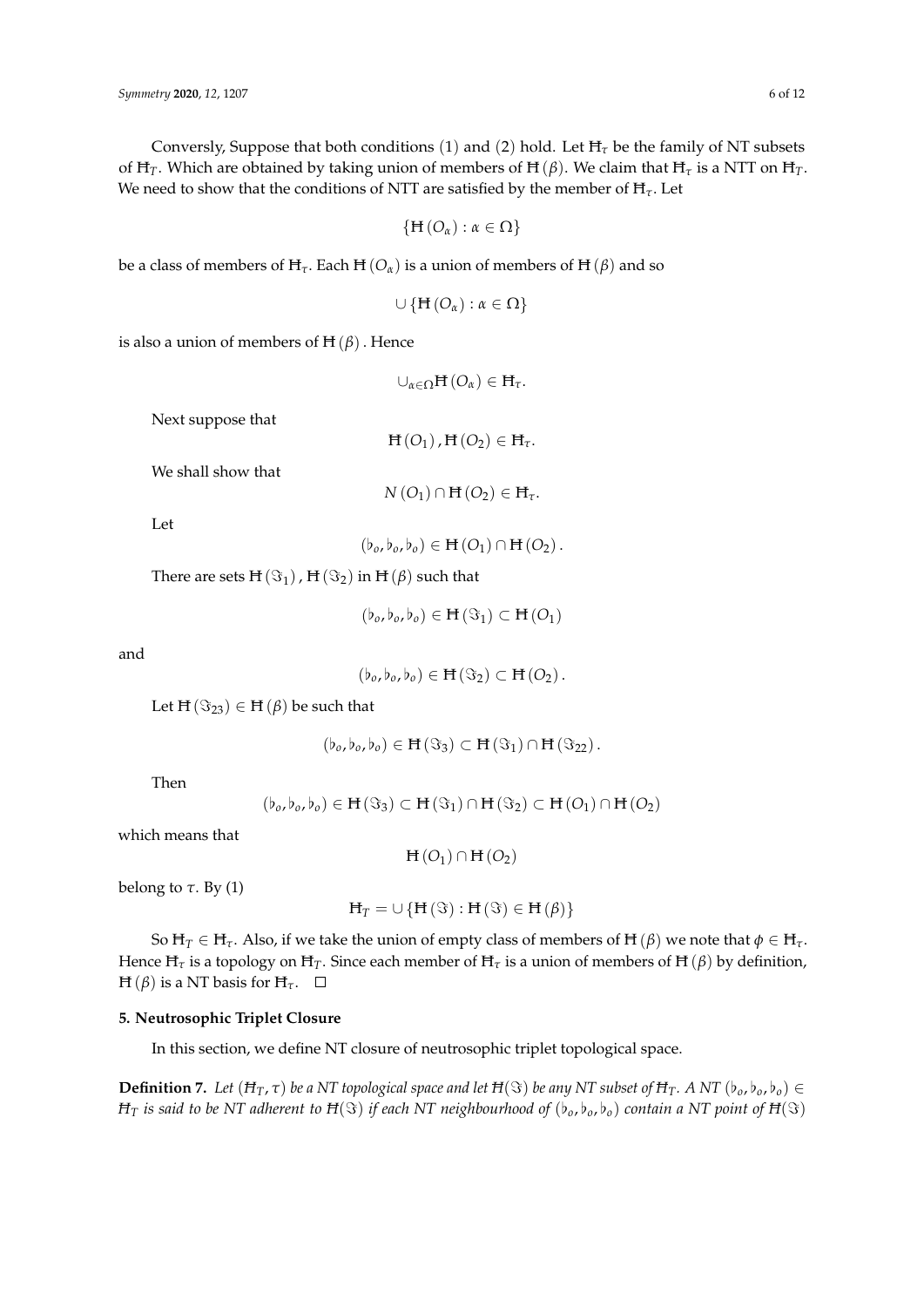*(which may be*  $(b_o, b_o, b_o)$  *itself). The NT set of all NT points of*  $H_T$  *adherent to*  $H(S)$  *<i>is called the NT closure of*  $H(\Im)$  and is denoted by  $H\big(\overline{\Im}\big)$  in symbols,

$$
H\left(\overline{\Im}\right) = \left\{ (b_o, b_o, b_o) \in H_T : \text{ for all } H_{(b_o, b_o, b_o)}, H_{(b_o, b_o, b_o)} \cap H(\Im) \right\} \neq \emptyset.
$$

*Equivalently, NT closure of H*( $\Im$ ) *is the smallest NT closed super set of H*( $\Im$ )*. Neutrosophic triplet closure* of  $H({\Im})$  is denoted by  $\overline{H({\Im})}$  or  $H\big(\overline{{\Im}}\big).$ 

**Remark 3.** It is clear from the definition that  $H(\Im) \subset H(\overline{S})$ .

**Example 12.** Let  $H_T = \{(b_1,b_3,b_1), (b_2,b_2,b_2), (b_3,b_2,b_3)\}$  be as in Example [4](#page-1-0) with the NTT  $\tau$  ${\phi, {\phi, {\phi_1, \phi_3, \phi_1}}}$ , *H<sub>T</sub>* }*.* Let  $H(\Im_1) = {\phi_1, \phi_3, \phi_1}$  and  $H(\Im_2) = {\phi_2, \phi_2, \phi_2}$ . We will find  $H(\overline{\Im_1})$ and  $H\Big(\overline{\Im_2}\Big)$  . Since  $H(\Im_1)\subset\!\! H(\overline{\Im_1})$ , we have  $(\flat_1,\flat_3,\flat_1)\in\!\! H\Big(\overline{\Im_1}\Big).$ *Now*

$$
(\flat_2, \flat_2, \flat_2) \in H_T.
$$

 $S$ ince the only neighborhood of  $(b_2,b_2,b_2)$  is  $H_T$  and  $H_T\cap H(\Im _1)\neq \phi$ , we have that  $(b_2,b_2,b_2)\in H\Big(\overline{\Im _1}\Big)$  .  $S$ imilarly, we have that  $(\flat_3,\flat_2,\flat_3)\in\!H(\overline{\Im_1})$  . Therefore,  $H\!\left(\overline{\Im_1}\right)=\!\!H_T$ .

*Next we will find*  $H(\overline{S_2})$ *.* Since  $\{(b_1,b_3,b_1)\}$  is a neighborhood of  $(b_1,b_3,b_1)$  and  $\{(b_1,b_3,b_1)\}\cap H(\Im_2)=\phi$ , we have that  $(b_1,b_3,b_1)\notin H(\overline{\Im_2})$ . Since the only neighborhood of  $(b_2,b_2,b_2)$  $i$ s  $H_T$  and  $H_T\cap H(\Im_2)\,\neq\, \phi$ , we have  $(\flat_2,\flat_2,\flat_2)\,\in\! H\big(\overline{\Im_2}\big)$ . Similarly, we have that  $(\flat_3,\flat_2,\flat_3)\,\in\! H\big(\overline{\Im_2}\big).$  $Hence, \overline{H}(\overline{\Im_2}) = \{(\flat_2,\flat_2,\flat_2)$  ,  $(\flat_3,\flat_2,\flat_3)\}.$ 

<span id="page-6-0"></span>**Theorem 3.**  $H(\Im)$  is NT closed if and only if  $H(\Im) = H(\overline{\Im})$ .

**Proof.** Assume that  $H(S)$  is a NT closed. Then  $H(S)$  is a closed set containing  $H(S)$ . Therefore,  $\mathrm{H}\left(\overline{\Im}\right)\,\subset\,\mathrm{H}\left(\Im\right).$  However, by definition  $\mathrm{H}\left(\Im\right)\,\subset\,\mathrm{H}\left(\overline{\Im}\right).$  Hence,  $\mathrm{H}\left(\Im\right)\,=\,\mathrm{H}\left(\overline{\Im}\right).$  Conversely, assume that  $\text{H} \left( \Im \right) = \text{H} \left( \overline{\Im} \right)$ . Since  $\text{H} \left( \overline{\Im} \right)$  is the smallest NT superset of  $\text{H} \left( \Im \right)$ , so  $\text{H} \left( \overline{\Im} \right)$  is NT closed, which implies that  $H(S)$  is NT closed.  $\square$ 

**Theorem 4.** Let  $(H_T, H_\tau)$  be a NT topological space and let  $H(S_1)$  and  $H(S_2)$  be arbitrary NT subsets of  $H_T$ . *Then*

- $\overline{\phi} = \phi$
- $\overline{H_T} = H_T$
- $\frac{H_1 H_1}{H(\Im_1) \cup H(\Im_2)} = \overline{H(\Im_1)} \cup \overline{H(\Im_2)}$
- $\overline{H(\Im_1) \cap H(\Im_2)} \subset \overline{H(\Im_1)} \cap \overline{H(\Im_2)}$
- $\overline{H(\Im_1)} = \overline{H(\Im_1)}$
- *If*  $H(\Im_1) \subset H(\Im_2)$ , then  $\overline{H(\Im_1)} \subset \overline{H(\Im_2)}$ .

# **Proof.**

- (1) It is trivial.
- (2)  $H_T$  and  $\overline{H_T}$  are both closed sets and therefore  $H_T = \overline{H_T}$  by Theorem [3.](#page-6-0)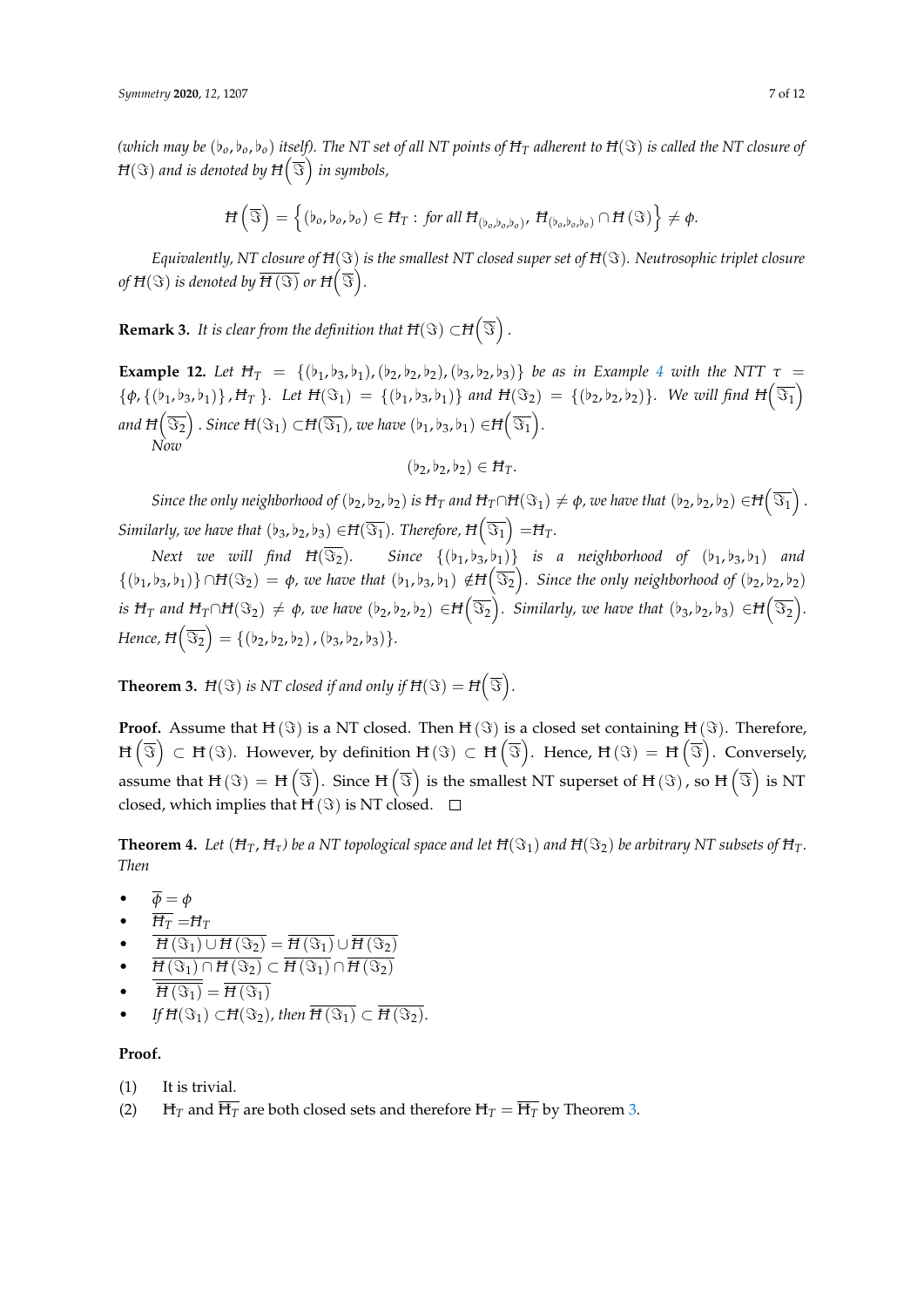(3) Let  $(b_o, b_o, b_o) \in \overline{H(\Im_1)}$ . Then each NT neighbourhood  $H_{(b_o, b_o, b_o)}$  of  $(b_o, b_o, b_o)$  contains some point of  $H(\Im_1)$  and hence  $H_{(b_o,b_o,b_o)}$  contains some point of  $H(\Im_1 \cup \Im_2)$ . Thus  $(b_o,b_o,b_o) \in$  $\overline{H(\Im_1 \cup \Im_2)}$ . Therefore,  $\overline{H(\Im_1)} \subset \overline{H(\Im_1 \cup \Im_2)}$ . Similarly,  $\overline{H(\Im_2)} \subset \overline{H(\Im_1 \cup \Im_2)}$ . Thus

$$
\overline{H(\Im_{1})}\cup \overline{H(\Im_{2})}\subset \overline{H(\Im_{1}\cup \Im_{2})}.
$$

For the converse inclusion, we have , by definition  $H(\Im_1) \subset \overline{H(\Im_1)}$  and  $H(\Im_2) \subset \overline{H(\Im_2)}$ . Therefore

$$
H(\Im_1\cup\Im_2)\subset\overline{H(\Im_1)}\cup\overline{H(\Im_2)}.
$$

However,  $\overline{H(\Im_1)} \cup \overline{H(\Im_2)}$  is a NT closed set containing  $H(\Im_1 \cup \Im_2)$ . Hence by Theorem [3](#page-6-0) we have

$$
\overline{H(\Im_1)\cup H(\Im_2)} = \overline{H(\Im_1)} \cup \overline{H(\Im_2)}.
$$

(4) Since  $H(\Im_1) \subset \overline{H(\Im_1)}$ , and  $H(\Im_2) \subset \overline{H(\Im_2)}$  we have

$$
\mathbf{H}(\mathfrak{S}_1)\cap\mathbf{H}(\mathfrak{S}_2)\subset\overline{\mathbf{H}(\mathfrak{S}_1)}\cap\overline{\mathbf{H}(\mathfrak{S}_2)}.
$$

However,  $\overline{H(\Im_1)} \cap \overline{H(\Im_2)}$  is a NT closed set and therefore by Theorem [3](#page-6-0)

$$
H(\Im_1) \cap H(\Im_2) \quad \subset \quad \frac{\overline{H(\Im_1) \cap H(\Im_2)}}{\overline{H(\Im_1) \cap H(\Im_2)}} \\ \subset \quad \frac{\overline{H(\Im_1) \cap H(\Im_2)}}{\overline{H(\Im_2)}}.
$$

Implies that

$$
\overline{H(\Im_1) \cap H(\Im_2)} \subset \overline{H(\Im_1)} \cap \overline{H(\Im_2)}.
$$

(5) We apply Theorem [3](#page-6-0) to the NT closed set  $\overline{N(\Im_1)}$  to obtain

$$
\overline{\overline{H(\Im_1)}} = \overline{H(\Im_1)}.
$$

(6) If  $H(\Im_1) \subset H(\Im_2)$  then  $H(\Im_1) \cup H(\Im_2) = H(\Im_2)$ . Taking closures on both sides and applying (3) we have

$$
H(\Im_1)\cup H(\Im_2)=H(\Im_2).
$$

Hence,  $\overline{H(\Im_1)} \subset \overline{H(\Im_2)}$ .

**Remark 4.** *The equality*

 $\Box$ 

$$
\overline{H\left(\Im_{1}\right)\cap H\left(\Im_{2}\right)}=\overline{H\left(\Im_{1}\right)}\cap\overline{H\left(\Im_{2}\right)}
$$

*does not hold in general.*

# **6. Neutrosophic Triplet Subspace**

In this section, we define the NT subspace.

**Definition 8.** *Let*  $(H_T, H_\tau)$  *be a NT topological space and*  $H(Y) \subset H_T$ *, where*  $H(Y) \neq \phi$ *. Then* 

$$
\tau_{H(Y)} = \{H(V) \cap H(Y) : H(V) \in H_{\tau}\}
$$

*is a NTT on H*(Υ)*, called NT subspace topology. Open sets in H*(Υ) *consist of all intersections of open sets of*  $H_T$  *with*  $H(Y)$ *.*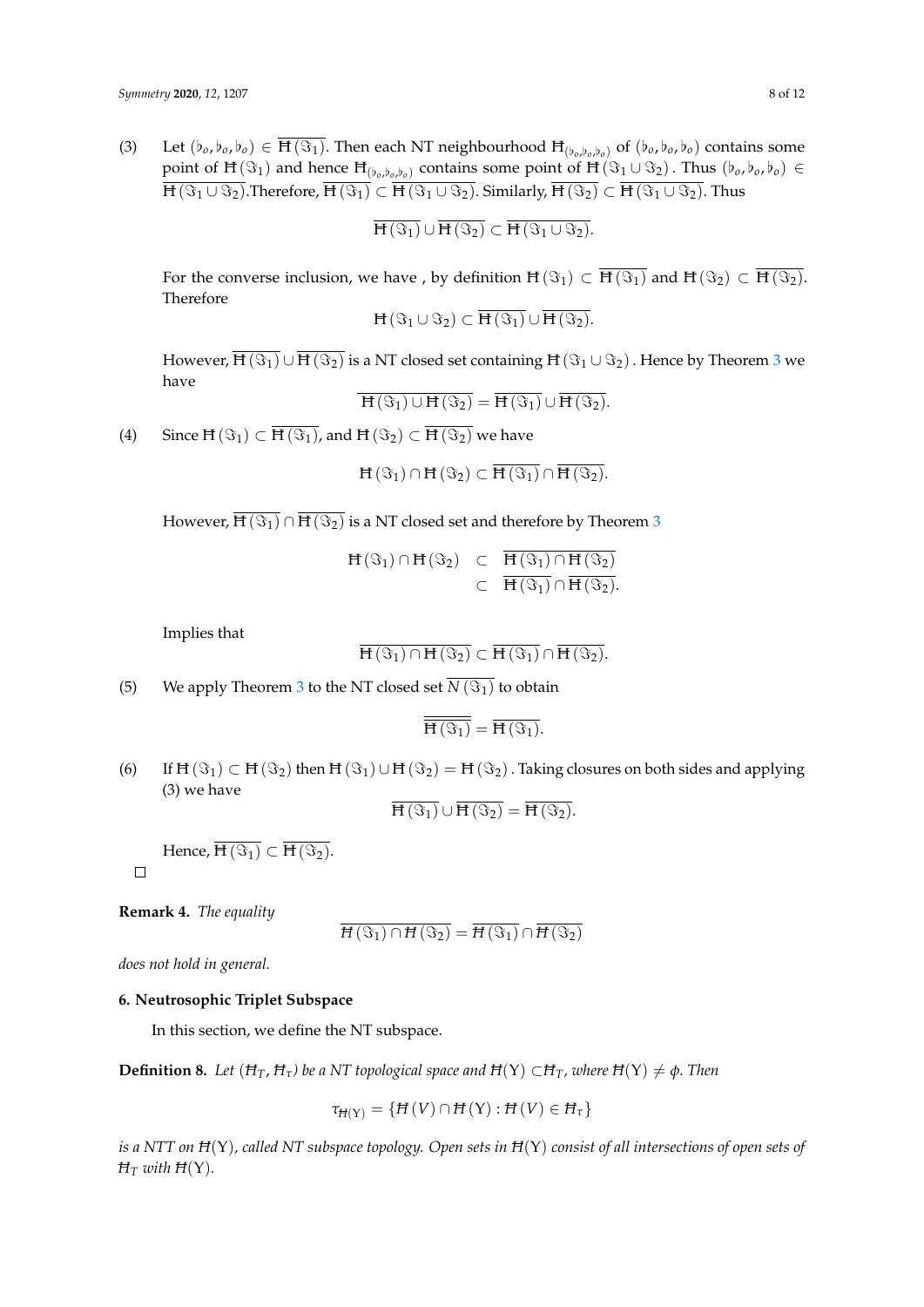Let us check that the collection  $H_{\tau H(Y)}$  is a NTT on  $H(Y)$ .

We shall show that  $\mathrm{H}_{\tau\mathrm{H}(Y)}$  satisfies the three properties of a NT topology on  $\mathrm{H}(Y)$  .

 $T_1$ : Suppose that

$$
H(O_1), H(O_2), ..., H(O_H)
$$

belong to  $H_{\tau H(Y)}$  then, there are subsets  $H(U_1)$  ,  $H(U_2)$  , ..., $H(U_H)$  of  $H_T$  belonging to  $H_\tau$  such that

$$
H(O_i) = H(Y) \cap H(U_i), i = 1, 2, ..., n.
$$

Now  $H(O_1) \cap H(O_2)$ ...

$$
H(O_n) = (H(Y) \cap H(U_1)) \cap (H(Y) \cap H(U_2)) \dots \cap (H(Y) \cap H(U_n))
$$
  
= H(Y) \cap (H(U\_1) \cap H(U\_2) \dots \cap H(U\_n))

A NT open set in  $H(Y)$ , since

$$
\mathbf{H}(U_1) \cap \mathbf{H}(U_2) \dots \cap \mathbf{H}(U_n) \in \mathbf{H}_{\tau}
$$

Hence

$$
H(O_1) \cap H(O_2) \dots H(O_n) \in \tau_{H(Y)}.
$$

This finite intersection of members of  $H_{\tau H(Y)}$  is again in  $\tau_{H(Y)}.$ 

 $T_2$ : Let {H (*O*<sub>*α*</sub>) : *α* ∈ Ω} be an arbitrary family of members of H<sub>τH(Y)</sub>. Then there exist a family  ${U_\alpha : \alpha \in \Omega}$  of member of  $H_\tau$  such that  $H(O_\alpha) = H(Y) \cap H(U_\alpha)$  for all  $\alpha \in \Omega$ . Therefore,

$$
\cup_{\alpha\in\Omega} \mathbf{H}\left(O_{\alpha}\right)=\cup_{\alpha\in\Omega}\left(\mathbf{H}\left(Y\right)\cap\mathbf{H}\left(U_{\alpha}\right)\right)=\mathbf{H}\left(Y\right)\cap\left(\cup_{\alpha\in\Omega} U_{\alpha}\right)
$$

Since  $H_\tau$  is a NTT on  $H(Y)$ . T, ∪ {H (*Uα*) : *α* ∈ Ω} is in *τ*. Hence

$$
\mathbf{H}(\mathbf{Y})\cap (\cup_{\alpha\in\Omega}U_{\alpha})\in\mathbf{H}_{\tau\mathbf{H}(\mathbf{Y})}.
$$

Thus,  $\cup_{\alpha\in\Omega}\mathbb{H}(O_\alpha)$  belongs to  $\tau_{\mathbb{H}(Y)}$ . Hence arbitrary union of members of  $\mathbb{H}_{\tau\mathbb{H}(Y)}$  is also in  $\mathbb{H}_{\tau\mathbb{H}(Y)}$ .  $T_3$ : H(Y) and  $\phi$  belong to H<sub>τH(Y)</sub> since

$$
H\left( Y\right) \cap H_{T}=H\left( Y\right)
$$

and

$$
H(Y) \cap \phi = \phi
$$

Hence,  $\mathsf{H}_{\tau\mathsf{H}(\mathsf{Y})}$  is a NTT on  $\mathsf{H}(\mathsf{Y})$  .

**Example 13.** Let  $H_T = \{(b_1,b_3,b_1), (b_2,b_2,b_2), (b_3,b_2,b_3)\}$  *be as in Example* [4](#page-1-0) *with the NTT* 

$$
H_{\tau} = \{ \phi, \{ (b_1, b_3, b_1) \}, \{ (b_2, b_2, b_2) \}, \{ (b_1, b_3, b_1), (b_2, b_2, b_2) \}, H_{\tau} \}
$$

*and*  $H(Y) = \{(b_1,b_3,b_1), (b_3,b_2,b_3)\}\$ *Taking intersection of each member of τ with H*(Υ). *Then*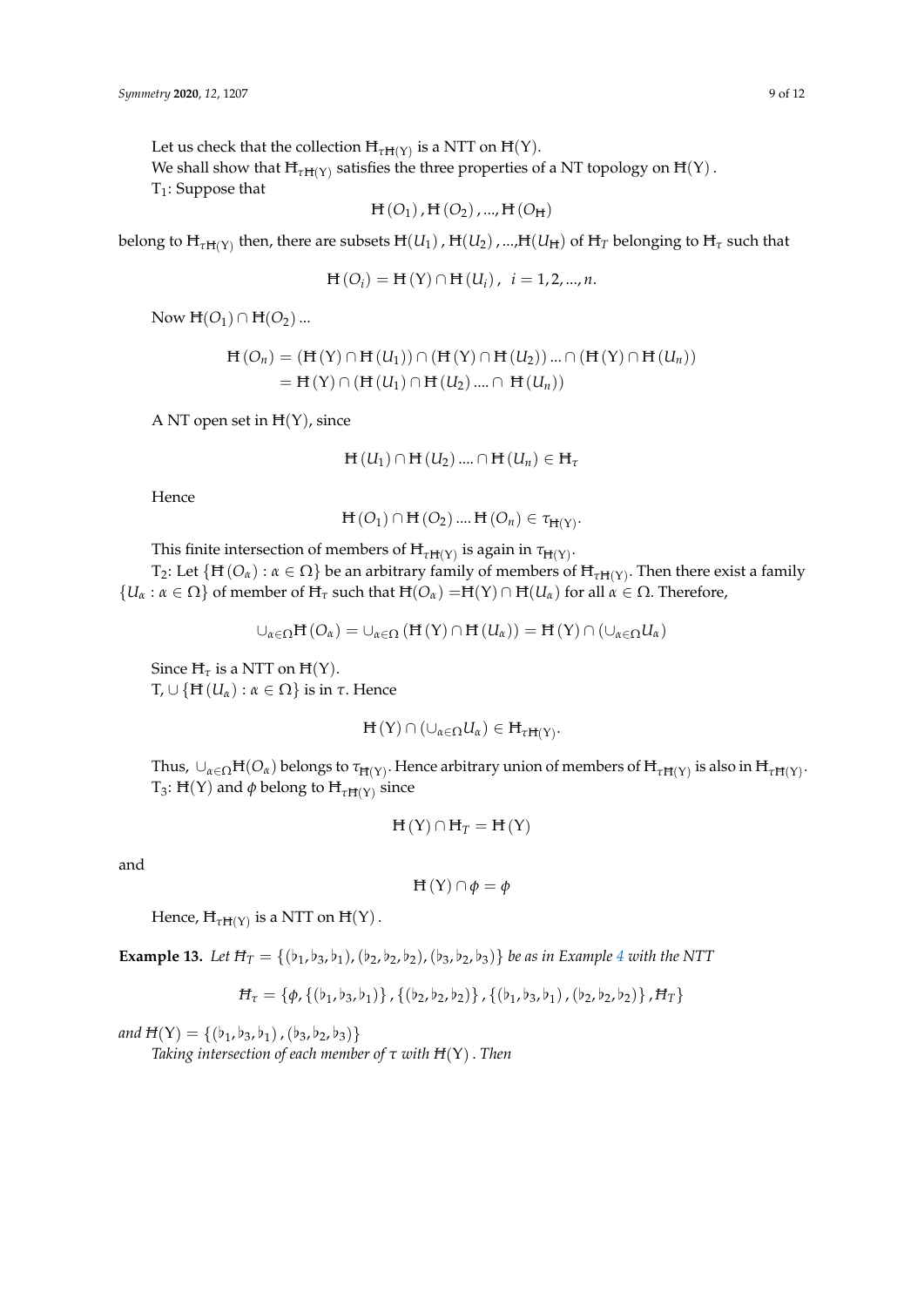$$
\phi \cap H(Y) = \phi
$$
  
\n
$$
\{(b_1, b_3, b_1)\} \cap H(Y) = \{(b_1, b_3, b_1)\}
$$
  
\n
$$
\{(b_2, b_2, b_2)\} \cap H(Y) = \phi
$$
  
\n
$$
\{(b_1, b_3, b_1), (b_2, b_2, b_2)\} \cap H(Y) = \{(b_1, b_3, b_1)\}
$$
  
\n
$$
H_T \cap H(Y) = H(Y)
$$
  
\n
$$
\tau_{H(Y)} = \{\phi, \{(b_1, b_3, b_1)\}, H(Y)\}.
$$

#### **7. Applications**

In Mathematics, topology is concerned with the properties of space that are preserved under continuous deformations, such as stretching, twisting, crumpling and bending, but not tearing or gluing. Like topology, the NTT tells how elements of a set relate spatially to each other in a more comprehensive way using the idea of Neutrosophic triplet sets. It has many application in different disciplines, Biology, Computer science, Physics, Robotics, Games and Puzzles and Fiber art etc. Here we study the application of NTT in Biology.

Suppose that we have a certain type of DNA and we are going to discuss the combine effects of certain enzymes like,  $\Im_1$ ,  $\Im_2$ ,  $\Im_3$  on chosen DNA using the idea of NT sets. These enzymes cut, twist, and reconnect the DNA, causing knotting with observable effects. Assume the set  $H = \{\Im_1, \Im_2, \Im_3\}$ and assume that their mutual effect on each other is shown in the following table

| $\ast$  | $\Im_1$ | $\Im_2$ | $\Im$ 3 |
|---------|---------|---------|---------|
| $\Im_1$ | $\Im_3$ | $\Im_2$ | $\Im_1$ |
| $\Im_2$ | $\Im_2$ | $\Im_2$ | $\Im_3$ |
| $\Im$ 3 | ্য 1    | $\Im$ 3 | $\Im_2$ |

Then  $(\Im_1, \Im_3, \Im_1)$ ,  $(\Im_2, \Im_2, \Im_2)$  and  $(\Im_3, \Im_2, \Im_3)$  are neutrosophic triplets of H. Here  $(\Im_1, \Im_3, \Im_1)$ means that the enzymes  $\Im_1$ ,  $\Im_3$  play the role of anti and neut of each other,  $(\Im_2, \Im_2, \Im_2)$  means that the enzyme  $\Im_2$  has no neut and anti and  $\Im_1$ ,  $\Im_3$  are anti and neut of each other in different situations. Let  $H_T = \{(\Im_1, \Im_3, \Im_1), (\Im_2, \Im_2, \Im_2), (\Im_3, \Im_2, \Im_3)\}\$ be the set of triplets of H. Then

$$
\mathcal{P}(\mathbf{H}_{T}) = \{ \emptyset, \{ (\mathfrak{F}_{11}, \mathfrak{F}_{3}, \mathfrak{F}_{1}) \}, \{ (\mathfrak{F}_{2}, \mathfrak{F}_{2}, \mathfrak{F}_{2}) \}, \{ (\mathfrak{F}_{3}, \mathfrak{F}_{2}, \mathfrak{F}_{3}) \}, \{ (\mathfrak{F}_{1}, \mathfrak{F}_{3}, \mathfrak{F}_{1}) \}, (\mathfrak{F}_{2}, \mathfrak{F}_{2}, \mathfrak{F}_{2}) \}, \{ (\mathfrak{F}_{2}, \mathfrak{F}_{2}, \mathfrak{F}_{2}) \}, (\mathfrak{F}_{3}, \mathfrak{F}_{2}, \mathfrak{F}_{3}) \}, \{ (\mathfrak{F}_{3}, \mathfrak{F}_{2}, \mathfrak{F}_{3}) \}, \mathbf{H}_{T} \}.
$$

Here  $P(H_T)$  discuss the all possible outcomes of anti and neut. Consider the following two subsets of  $\mathcal{P}(H_T)$ .  $\tau_1 = {\varnothing}, {\{\mathfrak{S}_1, \mathfrak{S}_3, \mathfrak{S}_1\}}$ ,  $H_T$  and  $\tau_2$  $\{\emptyset, \{(\Im_3, \Im_2, \Im_3)\}, \{(\Im_1, \Im_3, \Im_1)\}, \{(\Im_3, \Im_2, \Im_3), (\Im_1, \Im_3, \Im_1)\}, \ \ \text{H}_T\}.$  Then  $\tau_1$  and  $\tau_2$  are NT topologies and stand for the combination of enzymes that effect the DNA. While  $\tau_3 = {\emptyset, {\{(\Im_3, \Im_2, \Im_3)\}, {\{(\Im_2, \Im_2, \Im_2)\}, H_T\}}}$  is not NTT and stands for the combination of enzymes that does not effect the DNA as union of  $\{(\Im_3, \Im_2, \Im_3)\}, \{(\Im_2, \Im_2, \Im_2)\}\)$  does not belongs to *τ*<sub>3</sub>. As *τ*<sub>1</sub> and *τ*<sub>2</sub> neutrosophic triplet topologies so *τ*<sub>1</sub> ∩ *τ*<sub>2</sub> = *τ*<sub>1</sub> and *τ*<sub>1</sub> ∪ *τ*<sub>2</sub> = *τ*<sub>2</sub> is again a neutrosophic triplets topology which effects the DNA. The NTT  $\varnothing$  stands for the combination of enzymes where we can not have any answer while neutrosophic triplet topology  $\mathcal{P}(H_T)$  stands for the strongest case of combination of enzymes which effects the DNA. Now if we want more insight of this problem we may use other concepts like, NT neighborhoods etc.

On the other hand Leonhard Euler demonstrated problem that it was impossible to find a route through the town that would cross each of its seven bridges exactly once. This problem leads us towards the NT graph theory using the concept of NTT as the route does not depend upon the any physical scenario, but it depends upon the spatially connectivity between the bridges.

Similarly to classify the letters correctly and the hairy ball theorem of algebraic topology can be discussed in a more practical way using the concept of NTT.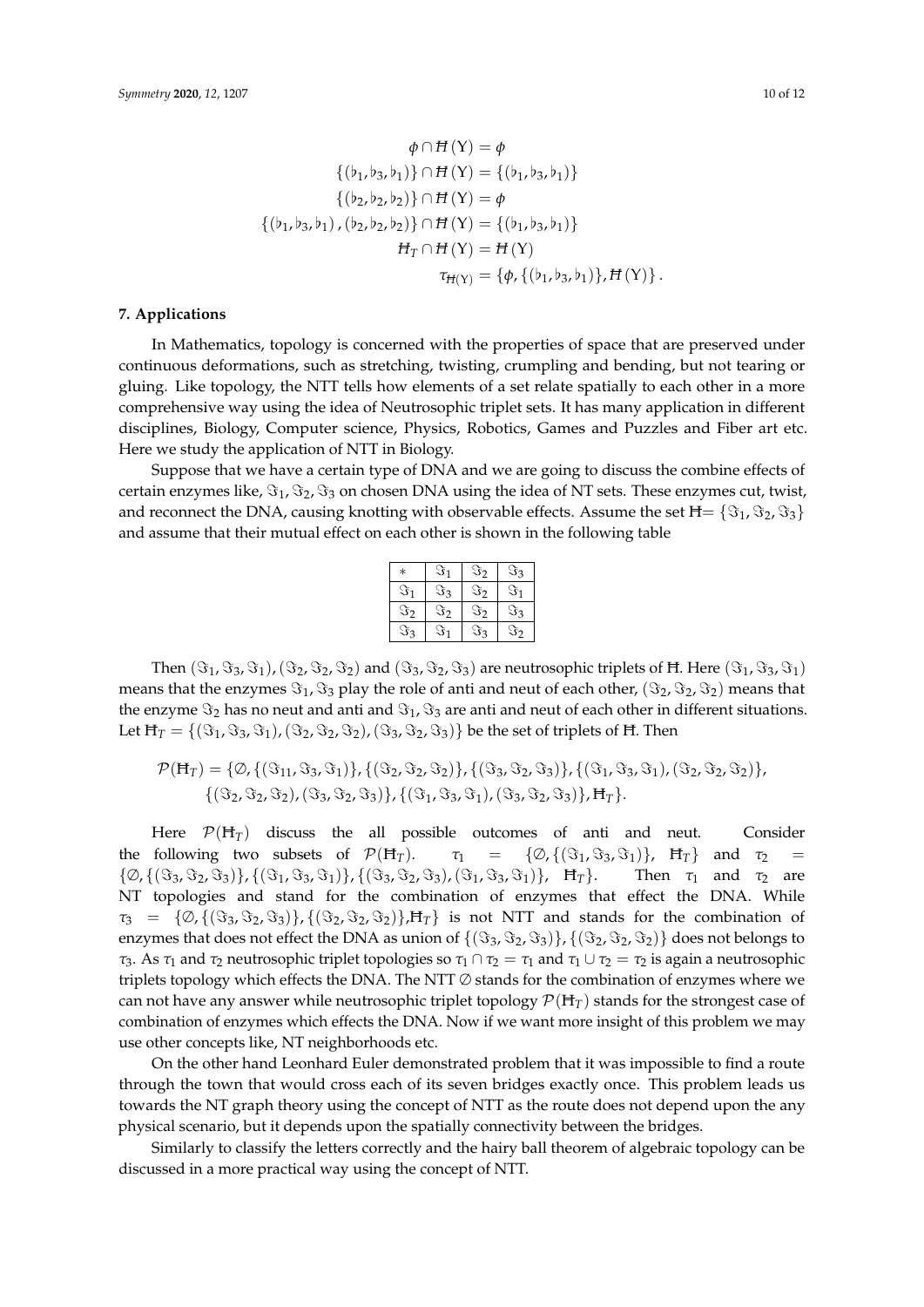#### **8. Conclusions**

In this article, we used the idea of NTT and introduced some of their properties, such as NT base, NT closure and NT subspace. At the end we discuss an application of multicriteria decision making problem with the help of NTT.

**Author Contributions:** Conceptualization, M.A.A.S.; Formal analysis, M.G.; Investigation, F.S. All authors have read and agreed to the published version of the manuscript..

**Funding:** This project was funded by the Deanship of Scientific Research (DSR) at King Abdulaziz University, Jeddah, under grant no. KEP-34-130-38. The authors, therefore, acknowledge with thanks DSR for technical and financial support.

**Acknowledgments:** This project was funded by the Deanship of Scientific Research (DSR) at King Abdulaziz University, Jeddah, under grant no. KEP-34-130-38. The authors, therefore, acknowledge with thanks DSR for technical and financial support.

**Conflicts of Interest:** The authors declare no conflict of interest.

# **References**

- <span id="page-10-0"></span>1. Smarandache, F. *Neutrosophy. Neutrosophic Probability, Set, and Logic*; ProQuest Information and Learning: Ann Arbor, MI, USA, 1998. Available online: <http://fs.unm.edu/eBook-Neutrosophics6.pdf> (accessed on 22 July 2020)
- <span id="page-10-1"></span>2. Kandasamy, W.B.V.; Smarandache, F. *Some Neutrosophic Algebraic Structures and Neutrosophic N-Algebraic Structures*; ProQuest Information and Learning: Ann Arbor, MI, USA, 2006.
- 3. Kandasamy, W.B.V.; Smarandache, F. *N-Algebraic Structures and S-N-Algebraic Structures*; ProQuest Information and Learning: Ann Arbor, MI, USA, 2006.
- <span id="page-10-2"></span>4. Kandasamy, W.B.V.; Smarandache, F. *Basic Neutrosophic Algebraic Structures and Their Applications to Fuzzy and Neutrosophic Models*; Hexis: Phoenix, AZ, USA, 2004.
- <span id="page-10-3"></span>5. Agboola, A.A.A.; Akinola, A.D.; Oyebola, O.Y. Neutrosophic Rings I. *Int. J. Math. Comb.* **2011**, *4*, 1–14.
- 6. Agboola, A.A.A.; Akwu, A.O.; Oyebo, Y.T. Neutrosophic Groups and Neutrosophic Subgroups. *Int. J. Math. Comb.* **2012**, *3*, 1–9.
- 7. Riad K. Al-Hamido, Riad, K; Gharibah, T; Jafari, S.; Smarandache, F. On Neutrosophic Crisp Topology via N-Topology. *Neutrosophic Sets Syst.* **2018**, *23*, 96–109, doi:10.5281/zenodo.2156509.
- <span id="page-10-4"></span>8. Agboola, A.A.A.; Davvaz, B. Introduction to neutrosophic hypergroups. *ROMAI J.* **2013**, *9*, 1–10.
- <span id="page-10-5"></span>9. Ali, M.; Shabir, M.; Naz, M.; Smarandache, F. Neutrosophic left almost semigroup. *Neutro. Sets. Syst.* **2014**, *3*, 18–28.
- 10. Ali, M.; Shabir, M.; Smarandache, F.; Vladareanu, L. Neutrosophic LA-semigroup rings. *Neutro. Sets. Syst.* **2015**, *7*, 81-88.
- 11. Ali, M.; Smarandache, F.; Shabir, M.; Naz, M. Neutrosophic bi-LA-semigroup and neutosophic N-LA-semigroup. *Neutro. Sets. Syst.* **2014**, *4*, 19–24.
- <span id="page-10-6"></span>12. Ali, M.; Smarandache, F. *Neutrosophic Soluble Groups, Neutrosophic Nilpotent Groups and Their Properties, Annual Symposium of the Institute of Solid Mechanics*; SISOM: Bucharest, Romania, 2015; pp. 81–90.
- <span id="page-10-7"></span>13. Gulistan, M.; Khan, A.; Abdullah, A.; Yaqoob, N. Complex Neutrosophic Subsemigroups and Ideals. *Int. J. Anai. Appl.* **2018**, *16*, 97–116.
- 14. Gulistan, M.; Smarandache, F.; Abdullah, A. An application of complex neutrosophic sets to the theory of groups. *Int. J. Algebra Stat.* **2018**, *7*, 94–112.
- <span id="page-10-8"></span>15. Gulistan, M.; Ullah, R. Regular and Intra-Regular Neutrosophic Left Almost Semihypergroups. In *Handbook of Research on Emerging Applications of Fuzzy Algebraic Structures*; IGI Global: Hershey, PA, USA. 2020; pp. 288–327.
- <span id="page-10-9"></span>16. Smarandache, F.; Ali, M. Neutrosophic triplet group. *Neur. Comput. Appl.* **2018**, *29*, 1–7.
- <span id="page-10-10"></span>17. Smarandache, F. *Neutrosophic Perspectives: Triplets, Duplets, Multisets, Hybrid Operators, Modal Logic, Hedge Algebras and Applications*; Pons Publishing House: Brussels, Belgium, 2017.
- <span id="page-10-11"></span>18. Zhang, X.H.; Smarandache, F.; Liang, X.L. Neutrosophic duplet semi-group and cancellable neutrosophic triplet groups. *Symmetry* **2017**, *9*, 275.
- <span id="page-10-12"></span>19. Bal, M.; Shalla, M.M.; Olgun, N. Neutrosophic triplet cosets and quotient groups. *Symmetry* **2018**, *10*, 126.